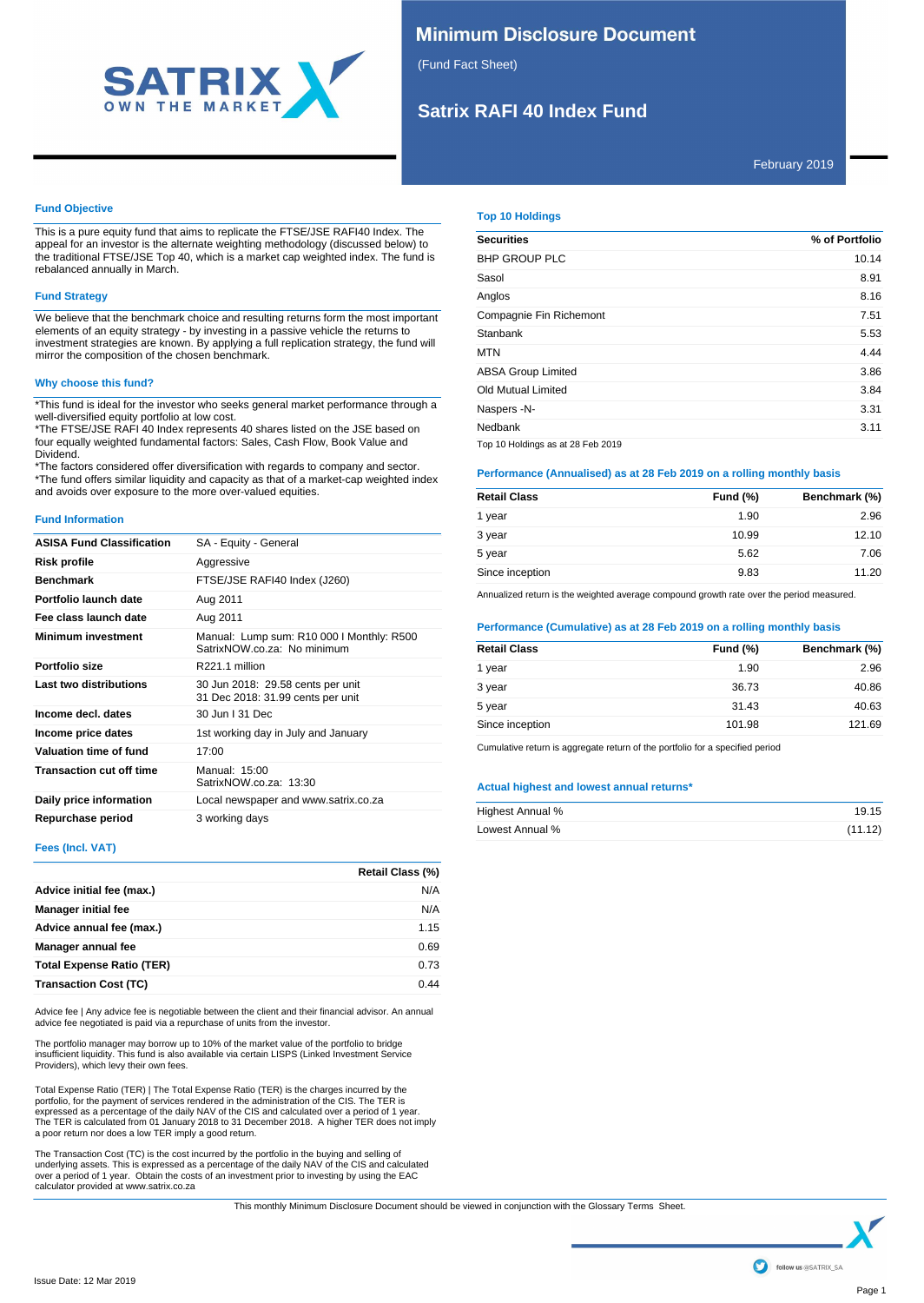

# **Minimum Disclosure Document**

(Fund Fact Sheet)

# **Satrix RAFI 40 Index Fund**

February 2019

### **Asset Allocation**



### **Portfolio Manager(s) Quarterly Comment - 31 Dec 2018**

**Market review**

In December, the MSCI All Country World Index (ACWI) fell 7.2% in US Dollar, which is the worst December return for global equities on record since 1988. For the year, global equities lost a very disappointing 11.2%, which is the worst year since the 2008 Global Financial Crisis and the sixth worst year on record. Despite underperforming the MSCI ACWI significantly in December, the US was the best performing region in 2018.

This performance was on the back of expectations that global growth is slowing, a tightening monetary policy, swelling fiscal deficits, earnings headwinds, and political uncertainty, which are all very legitimate and will probably grow more pronounced over the coming months and quarters. The Chinese PMI disappointed with the Shanghai stock exchange down 19% for the year despite the government attempting to stimulate demand by cutting the bank reserve requirement four times. The Brexit vote, which will take place in January, also created much uncertainty in the UK and the rest of Europe. Emerging Markets (-2.9%), Asia Pacific ex-Japan (- 3%) and Europe (-4.7%) fell less than the global aggregate in December, but finished 2018 as the three worst performing regions.

However, the correction over the course of the last quarter of 2018, in particular the December meltdown, was probably too violent, overstating the immediacy of the aforementioned market risks.

Returning to South Africa, in comparison the local market underperformed emerging markets materially in 2018, opening up the possibility of better performance in 2019, particularly for domestic-focused stocks in the SA market.

The poor returns from equities was on the back of poor business confidence, which remains very weak as demonstrated by the South African Chamber of Commerce and Industry (SACCI) business confidence data. Private sector fixed capital formation has collapsed from 17% of GDP in 2007 to lows of 11% of GDP currently. Political uncertainty also weighed on the JSE as the finance minister's confession at the Zondo commission of enquiry led to his recall by the president ahead of the Medium Term Budget. However, the appointment of former Reserve Bank Governor, Tito Mboweni - our fourth finance minister in three years - calmed the market's nerves.

Following three months of negative total returns, SA Equities rebounded in December, with the FTSE/JSE All Share Index (ALSI) (+4.3%) returning its secondbest monthly performance for 2018.The ALSI's performance was boosted by SA Resources (+12.3%) posting its best monthly performance since July 2017.This was boosted by the Gold Index, which jumped a huge 25.2% in December, as investors looked to gold as a safe haven amid the global turmoil and US government shutdown.

During 2018, SA Equities (ALSI) lost 8.5% against 21% and 2.6% gains during the two previous calendar years. This was SA Equities' worst annual loss since 2008 when the ALSI also lost about 8.5% in Rand terms. Across the JSE sectors, the dispersion of returns was very wide with Resources outperforming in 2018 with a total return of 15.5%. SA Financials shed 8.8% and SA Industrials were the worst performers among SA equities, losing 17.5% over the year.

The FTSE/JSE SA Listed Property Index (SAPY) was the worst performing asset class with a negative total return of 25.3% (2017: +17.2%, 2016: +10.2%). Cash posted a total return of 7.2% in 2018 while SA Bonds were the best performing asset class, with the FTSE/JSE All Bond Index (ALBI) delivering a total return of 7.7% (2017: +10.2%).

### **Portfolio performance**

The FTSE/JSE RAFI Top 40 Index returned a negative 4.18%, thereby outperforming the FTSE/JSE Top 40 Index by 1.07%. On a 12-month rolling basis the FTSE/JSE RAFI Top 40 Index outperformed the FTSE/JSE Top 40 Index by 4.92%.

The relative outperformance for the quarter was mainly attributable to the overweight positions in AngloGold Ashanti, Gold Fields and Impala Platinum, which returned 48%, 45% and 33% respectively.

The major detractor from relative performance was the portfolio's large overweight position in Sasol, which shed 25%, as well as the overweight position in Steinhoff.

Steinhoff is still part of the index as the FTSE/JSE RAFI Index series is based on multiple specific fundamental factors in order to calculate the fundamental weighting as per ground rules. The data used to determine this is taken over the prior five years. The company was retained within the RAFI indices and will only be revaluated in the March 2019 RAFI Index review, which will incorporate any restated reports (on the assumption they have published the reports by then).

This index only rebalances once a year, in March.

### **Conclusion**

If the first week of trading in 2019 is anything to go by, then market participants look set for another volatile year. The week started off positively, buoyed by Trump's tweet of 'big progress' between the US and China on their ongoing trade war. Despite the short-term positive, though, the fact remains that the three major economic issues of the US-China trade war, slowing economic growth and Brexit have yet to be properly resolved and until this is done, a sword of Damocles will remain hanging over global markets.

We have been there before in 2008 when many expected a decade-long bear market for equities. And yet businesses adapt and adjust to tough economic conditions and in this context, we are of the view that patient equity investors will be rewarded with handsome returns over the next three years.

### **Portfolio Manager(s)**

**The Satrix Investment Team**

### **Management of Investments**

The management of investments are outsourced to Sanlam Investment Management (Pty) Ltd, FSP 579, an authorised Financial Services Provider under the Financial Advisory and Intermediary Services Act, 2002.

This monthly Minimum Disclosure Document should be viewed in conjunction with the Glossary Terms Sheet.